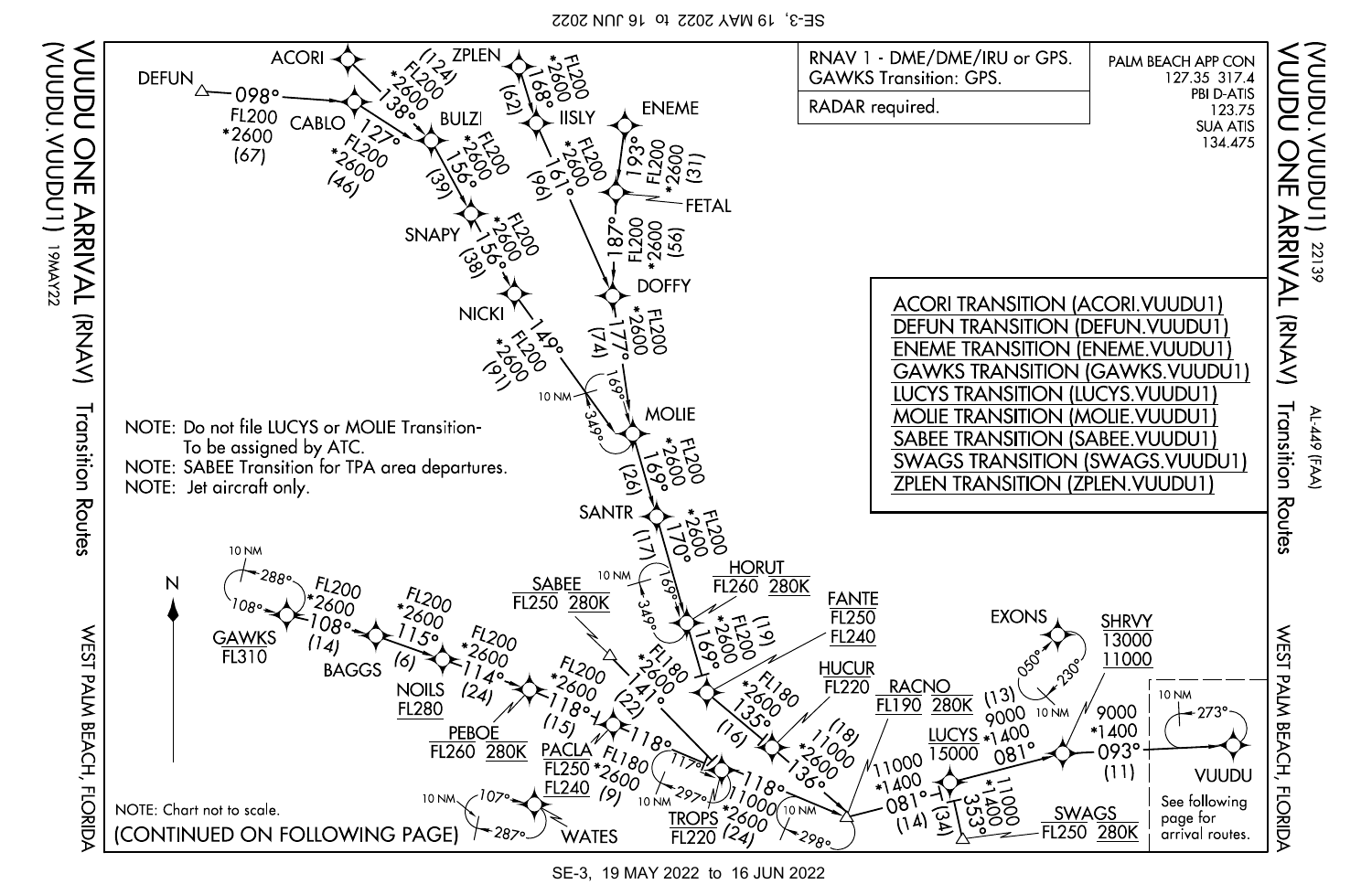SE-3, 19 MAY 2022 to 16 JUN 2022

(VUUDU.VUUDU1)

zzxwei (LNQNNX NQNN

771<br>WWA 1



SE-3, 19 MAY 2022 to 16 JUN 2022